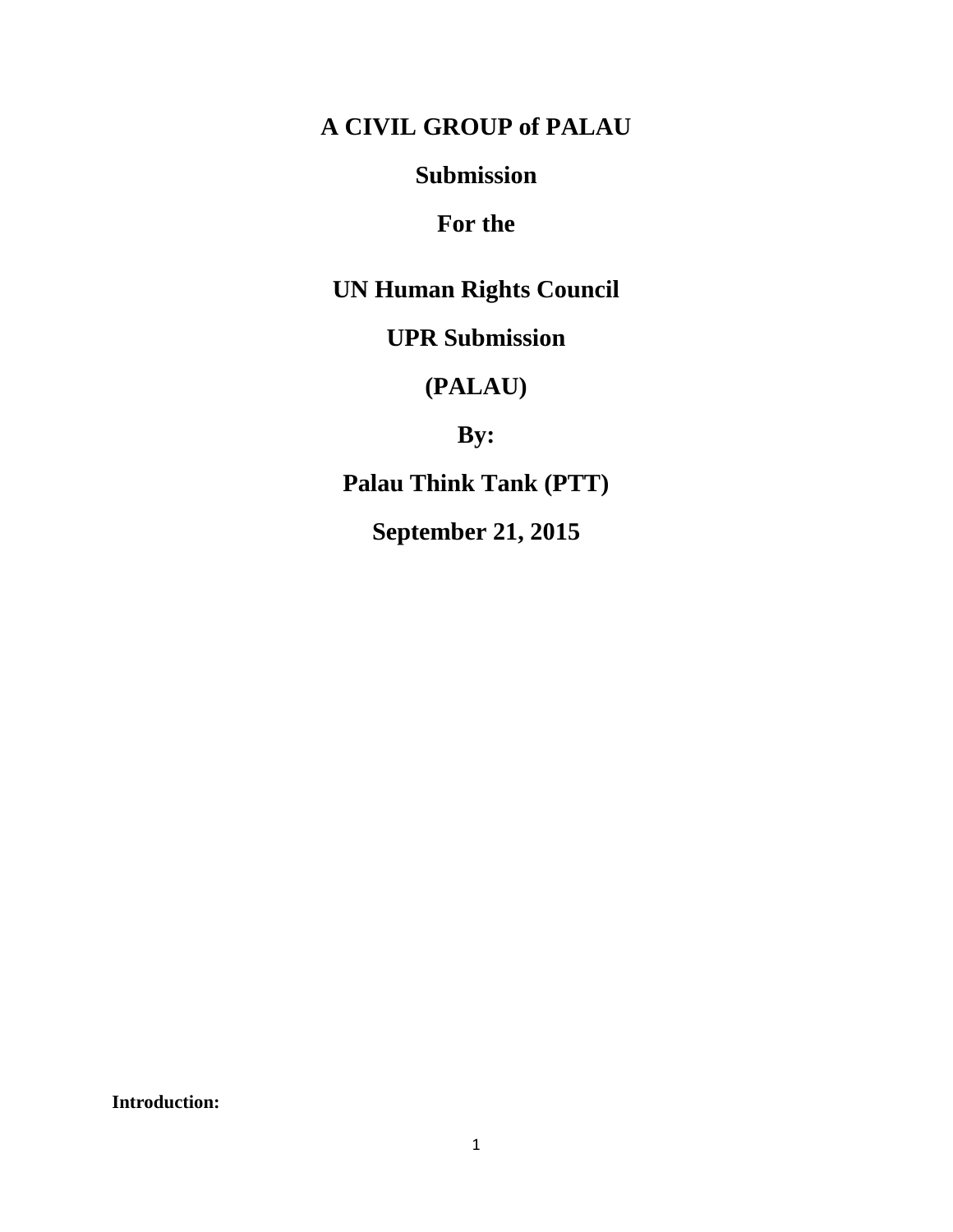Republic of Palau is a young nation which gained its independence on October  $1<sup>st</sup>$ , 1994. It is located at the north western pacific region of Micronesia. Palau spans over three thousand years with a history full of rich traditions and customs. It is one of the rare places in the world based on a matriarchal society. Traditionally for centuries, Palauan women like men hold important chieftain complimentary leadership roles complimenting over duties to their clans, communities and regions. The saying, "No Child is left behind" echo's Palau's principle point that "every child knows who they are as soon as their born" as every Palauan inherently is part of a clanship. This heritage still resonates in the lives of the Palauan people despite the immerging challenges and western lifestyle and influences that Palau faces in the 21<sup>st</sup> century and its future.

Palau Think Tank (PTT) is a civil group of Palauans dedicated to the positive development of Palau politically, socially, economically and environmentally. It advocates for the strong cooperative work and partnership between its Government and civil societies to achieve its goals and objectives on Human Rights that are practical and relevant to the development and progress on the unique needs of Palau as a small island nation. We further advocate the integral values of our culture and heritage and our standing among the world community.

There are numerous issues which we wish to expand on however, due to the limited time to submit this report, we will highlight some immediate issues that are vital to this report. They are:

#### **1. Not to Ratify CEDAW (Convention on the Elimination of all forms of Discrimination Against Women)**

We wish to commend and acknowledge the National Government for its extensive work to consult and work with the public and private sectors on building awareness on CEDAW as far as 2009. There were consultations provided including to a leading prominent traditional women's group who was consulted on various occasions with consultation from Ministry of State, Office of the President and with support consultations from PIFS and other agencies. The former President Johnson Toribiong eventually signed the 8 core Human Rights Treaties in 2011.

However, in view from the prominent NGO Mechesil Belau, it has been concluded that Palau should not ratify CEDAW as certain assertions in CEDAW conflict with our customs and traditions. At this stage, we recommend that our Government continues to establish laws that reflect the value of CEDAW such as to protect women from abuse, to ensure economic equal opportunities and protection and to establish access to resources on the empowerment of women and their roles in society. This has led to the creation of the "Family Protection Act" and the new reformed Penal Code as well as other new laws to be undertaken to ensure the protection of women's rights and antidiscrimination.

We also recognize that the National Government still needs to work on better cohesive resources, capacities and coordination to enforce laws and provide necessities for women, the elderly and the vulnerable group access of resources to get assistance and support in their social and economic needs. The ratio between young boys and girls show that more girls are graduating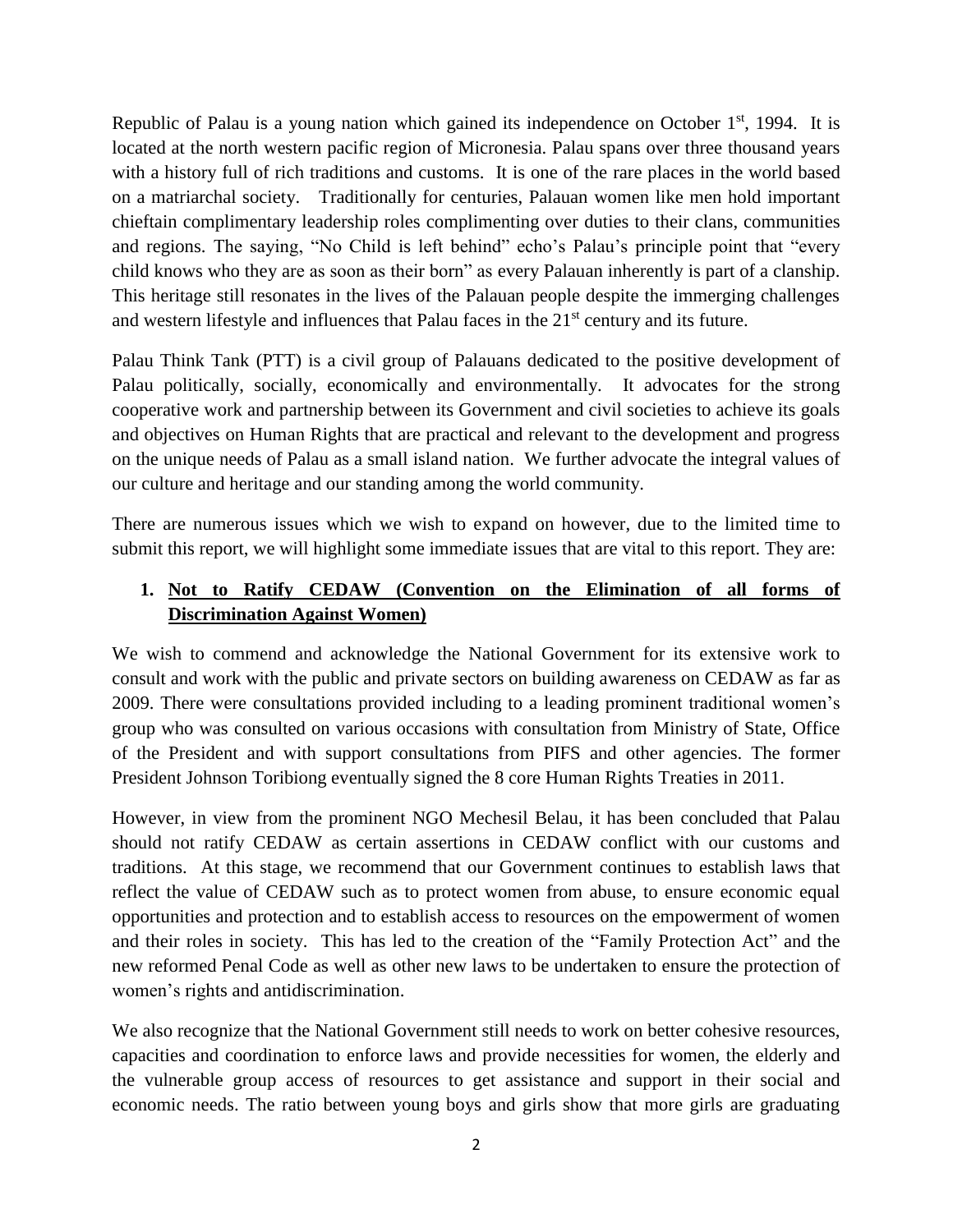from high school. With available scholarships and grants, many young girls are pursuing their college education and others have returned home with leading professional roles including in elective offices as well as private and public sectors. For instance, in the Judiciary system, there are more women judges then men.

## **2. To build access resources on promoting healthy lifestyles and for funding to build greater awareness and to combat Non Communicable Disease (NCD)**

This issue was presented in a recent Women's Conference as one of our major issues and challenges. Palau has been rated second in the world with NCD (Non Communicable Disease). As a population of only over 20,000 (twenty thousand) people, this is a National crisis.

Ministry of Health which oversights this issue and establishes policies and programs has worked in its capacity on this matter at the community, school and regional levels through educational and activity awareness programs to combat this serious issue and challenge. If we continue at this pace, the health of our people will not be sustainable for the longevity of our future.

In this view, it is essential that Palau establishes coordination and cooperation of professional expertise and resources from the International community to help provide methods and models to help Palau in addressing and combating this National crisis.

## **3. To build greater resources and cooperation in International communities to combat Climate Change**

"Palau is one of the world's leaders in conservationists before it became trendy", according to a recent film, Pristine National Geographic. It is inherent in our traditional practices to protect and preserve our natural environment and some of our methods have translated into our government system to ensure our natural environment is protected and preserved although there are still challenges we face and encounter on this matter. This issue is part of our food security as well as our livelihood.

President Tommy E. Remengesau Jr. has been on the forefront on protecting Palau's environment and various policies and laws have been enacted to protect our environment and combat climate change. Palau is the first Shark Sanctuary in the world declared by Former President Johnson Toribiong while President Remengesau actively declared to make Palau a Marine Sanctuary, which bans any commercial fishing at its 200 nautical mile exclusive economic zone.

There are various non-profit organizations established in Palau working closely with government and public sectors to address and combat climate change. Capacity building and resources are needed to protect our water borders from numerous illegal fishing, which still persists to grow more in Palau. Government needs to work on coordination with International States to enforce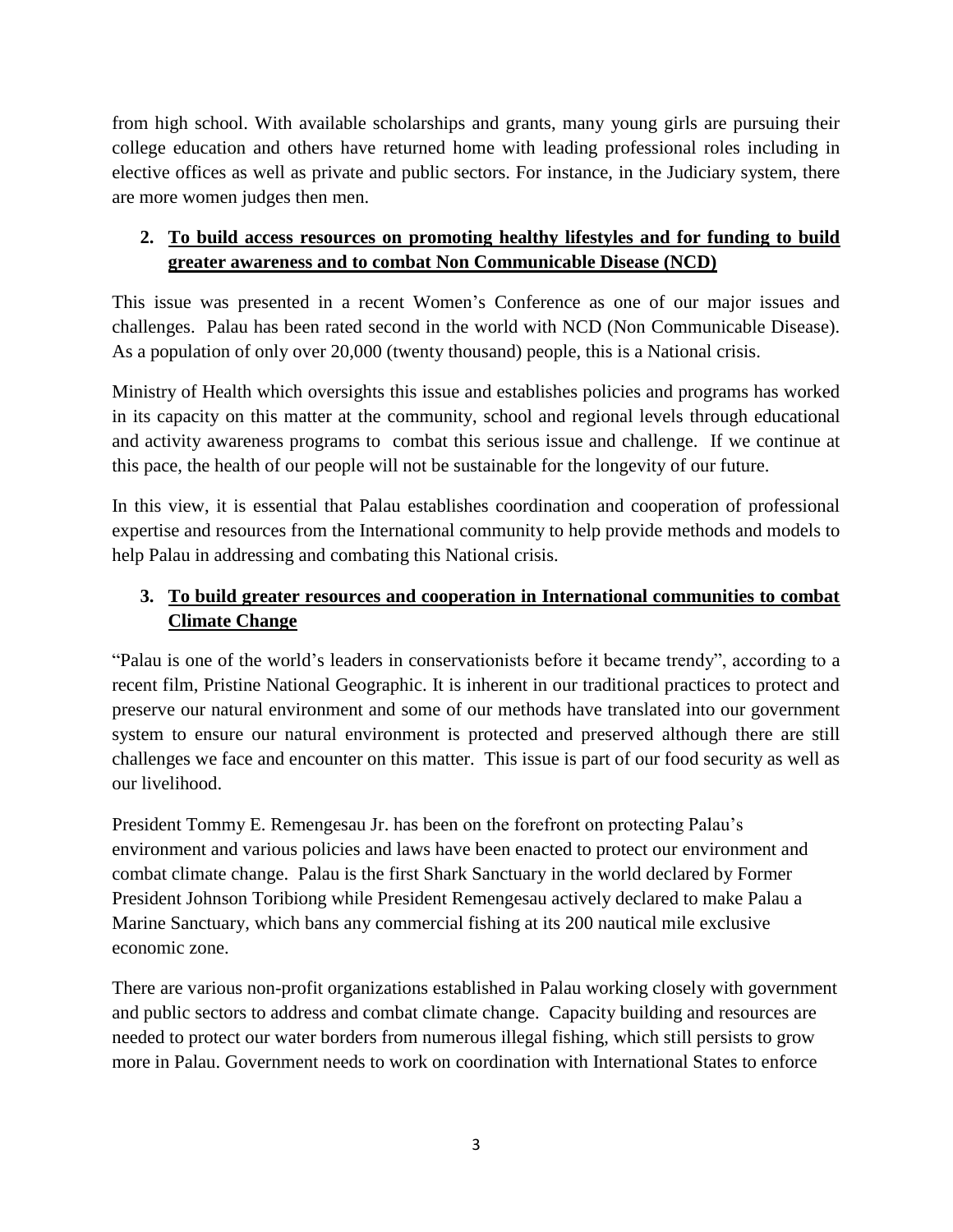international law on water protections and security on this matter including on the impacts of global sea level rising.

### **4. Migrant Workers and Palau's Local Workers:**

There are around 20,000 (twenty thousand people) in Palau and a great influx of over 6000 migrant workers live and work in Palau.

The current National Government Labor Laws only applies to protect and define the rules of foreign workers in Palau. Therefore, a system is in place for foreign workers to appeal their grievances and cases but not to the Palauans working in the private sector. Some of the national laws that benefit the foreign workers include:

- 1. The universal minimum wage applies to Foreign Workers as it was recently passed to apply to all workers
- 2. Foreign workers benefit from the National Health Insurance as all Palauans
- 3. Foreign workers' children can go to free compulsory education elementary school up to high school
- 4. Foreign workers making USD \$15,000 a year can have their dependents stay with them. This is due to the high cost of living in Palau therefore; the National Government had to ensure that there is income security for a family to support its dependents.

Meanwhile, there is a growing increase of unemployment among Palauan citizens which needs to be addressed between the government and civil societies. We recommend for an upgrade study and database of household incomes and local unemployment so as to improve household income and needs as well as to establish resources for addressing the rise of unemployment. At this time there are no clear Labor laws protecting the Palauan citizen workforce. The National government needs to establish a comprehensive law to protect its citizens as they don't have access to resources like Foreign workers.

Human Trafficking has been widely addressed by the National Government from the Executive Branch to Congress especially, since 2009 it became a Global topic and so, Palau has been tackling this issue with the public and private sector. Further consultations and resources are needed to improve Palau's efforts to understand and combat this illegal activity as Human Trafficking is led by Organized International Crime Syndicates. We condemn any form of violations including human trafficking. However, the issue of Human Trafficking has overshadowed other pressing and vital issues to the People of Palau. We see the Government asserting its efforts to tackle this issue despite their own shortcomings, limits and challenges although we feel out of over 6000 foreign workers and in no more than 10 years, only less than a handful of such cases have been filed and are under the Attorney General's Office for investigation. The AG's Office has not yet formally declared these cases as human trafficking as other relevant laws in violations are already applicable to such cases.